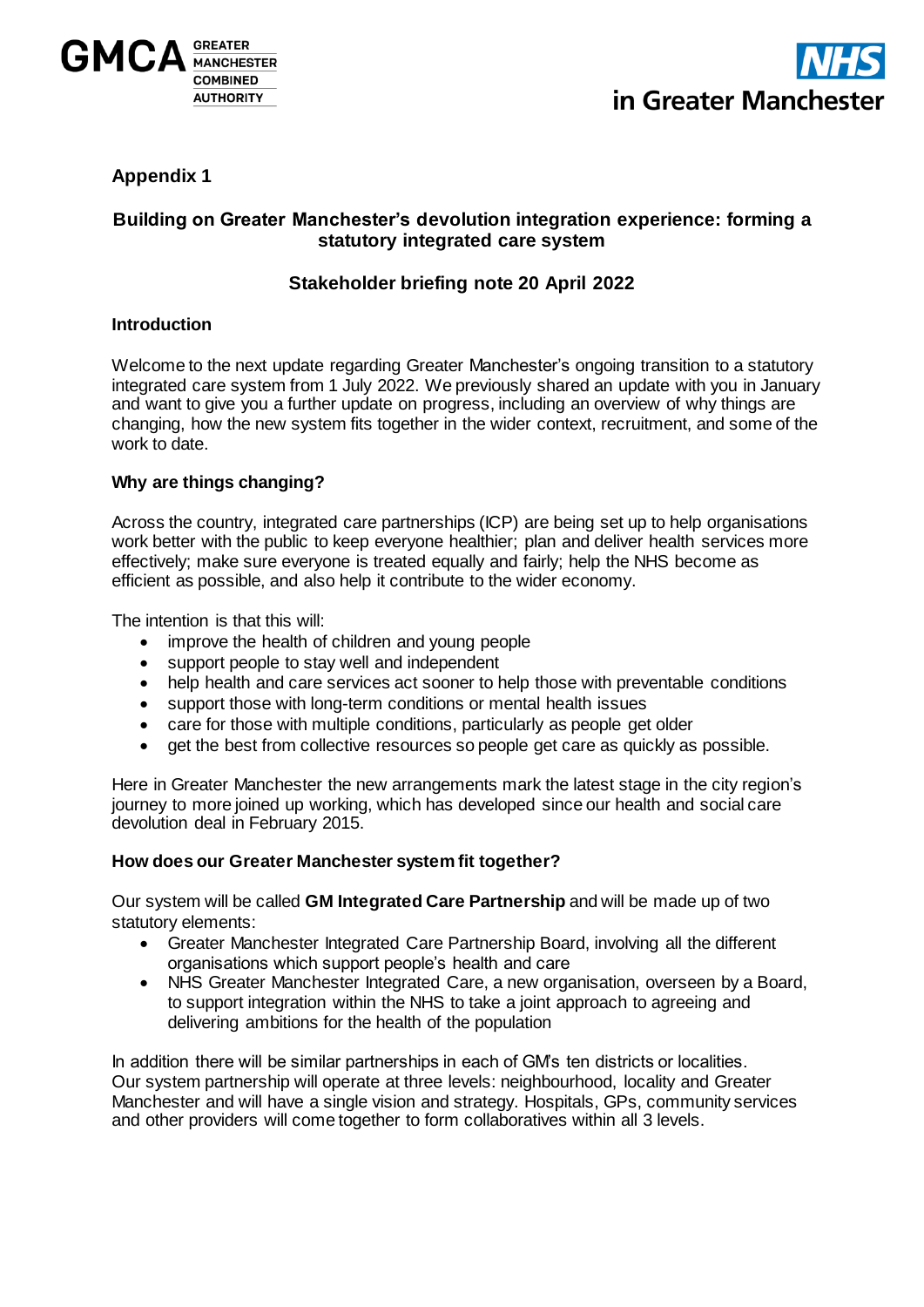

**GM Integrated Care Partnership** will bring together all the different organisations which support people's health and care and, working with our people and communities, will create and oversee our region's overall integrated care strategy which the wider system will work to deliver.

Members of the Partnership (which is an evolution of the longstanding Health and Social Care Partnership) come from all ten parts of GM, including all NHS organisations, councils, GM Combined Authority, organisations from across the voluntary, community, faith and social enterprise sectors and others all working together to help achieve our common vision.

The **Board** steering the work will be chaired by GM political lead for health and care, and Tameside Council leader Councillor Brenda Warrington.

#### **10 Local Integrated Care Partnerships, 66 Neighbourhoods**

Much of someone's life will be spent within a few miles of where they live, shopping, working, going to school, visiting friends and family, and socialising.

Likewise, if people do need support around their health and care, friends and family are often very involved, and people may also use their local pharmacy, GP, voluntary groups, district nurses, community mental health services or home care staff. And sometimes they may need a hospital visit or a care home. Some people may also link in with education, probation, employment or social services.

Virtually all of this will happen relatively locally.

This is why our ten places and 66 neighbourhoods are at the heart of our integration work. We'll have local integrated care partnerships, overseen by a Board with people from the council, NHS, voluntary sector and wider partners reflective of each place. One person – a 'place based lead' will coordinate all of this.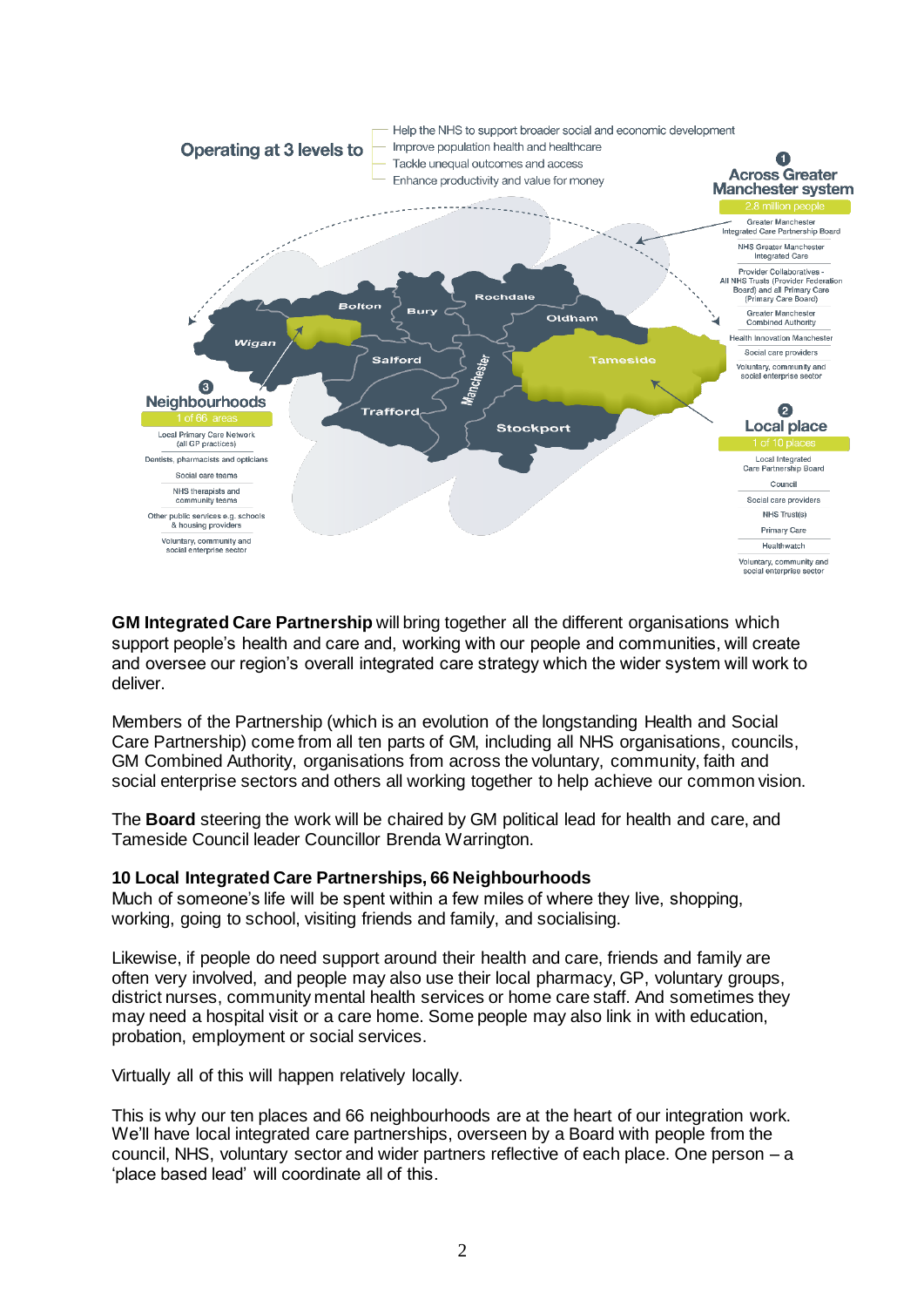## **NHS Greater Manchester Integrated Care**

*The NHS sees and treats thousands of people every day in Greater Manchester at its many different services; most are in the local community, including GPs, dentists, pharmacist, optometrists, district nursing, physiotherapy, occupational therapy, diagnostics and many more. Some more specialised services are based in hospitals.*

From July 1 a new organisation, called **NHS Greater Manchester Integrated Care** will take over from our 10 Clinical Commissioning Groups (which will close down their work) to become responsible for the allocation of, and accounting for, NHS resources. It will create and oversee a plan for all NHS services in our city region.

Sir Richard Leese has been confirmed as Chair designate and Mark Fisher as Chief Executive designate. Staff from the new organisation will work across Greater Manchester; some within the local partnerships and some more centrally.

### **Recruitment to key leadership roles**

As of 20 April, the position is as follows:

- Designate Chair Sir Richard Leese
- Statutory Non-Executive Richard Paver and Shazad Sarwar
- Chief Executive Officer Mark Fisher
- Chief Finance Officer Sam Simpson
- Chief Medical Director Manisha Kumar
- Chief People Officer Janet Wilkinson
- Chief Nurse in progress
- Place-based leads in progress
- Other defined executive posts will commence recruitment once a final structure has been agreed by the Chief Executive Officer

### **About the new appointments**

### **Mark Fisher – Chief Executive Officer**



Working at director level for several years at the Department of Work and Pensions, Mark currently leads the Grenfell Tower Public Inquiry, engaging with the local community and wider public and creating a model for similarly challenging public inquiries.

He was previously director of the office for civil society and innovation in the Cabinet Office, responsible for the Government's relationship with the voluntary and community sector, and programme director for the award-winning Work Programme and

the Future Jobs Fund, building the regime that kept national unemployment down throughout the 2009 recession.

Mark said: "It's a huge privilege to be appointed as the first chief executive of NHS Greater Manchester Integrated Care. The region has a long history of collaboration and partnership working, and we now have a real opportunity to make further change: to better address health inequalities, further improve clinical outcomes, and contribute to the wider social and economic development of Greater Manchester."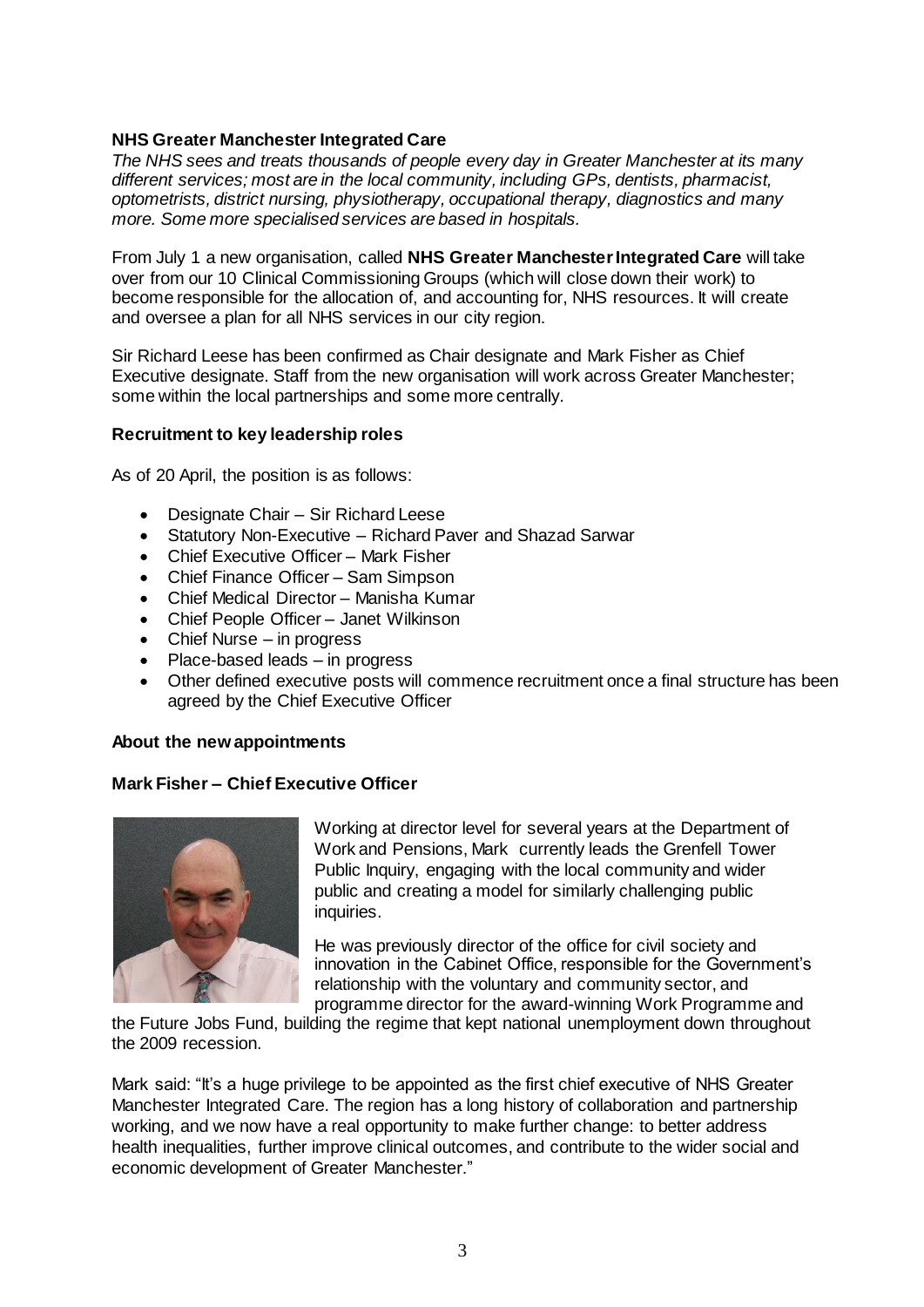### **Manisha Kumar – Chief Medical Director**



Currently Medical Director at Manchester Health and Care Commissioning, Manisha trained as a doctor in Manchester, qualifying in 1995, becoming a GP in 2001 and joining the Robert Darbishire Practice in Rusholme in 2004, where she still practises and is a GP Trainer.

Manisha has held clinical leadership roles since 2006; working in system redesign and development, locality and neighbourhood roles. For the last five years she has held executive responsibility for primary care commissioning, safeguarding and clinical

leadership – more recently focused on the response to COVID, as well being the Clinical Senior Responsible Officer for Manchester's COVID vaccination programme.

Manisha said: "I am really pleased to have been appointed as Chief Medical Director Designate for NHS Greater Manchester Integrated Care at such an exciting and important time for our health and care services. The last two years have showcased how crucial resilient, high quality care is for all of us. I am looking forward to continuing our integration journey across Greater Manchester and supporting the critical ambition to reduce health inequalities for our population."

#### **Sam Simpson – Chief Finance Officer**



Having worked in the NHS for over 25 years, since joining the North West Financial Management Training Scheme, Sam brings extensive NHS and senior finance experience.

Sam has held senior finance roles in commissioner, provider and strategic health authority, all in the North West. Prior to joining Tameside and Glossop Integrated Care NHS FT, Sam was the Director of Finance for the Cheshire and Merseyside Sustainability Transformation Partnership.

She spent two years at Greater Manchester Police and also has experience of working in local authorities and the education sector. Sam is currently the Chair of the Greater Manchester NHS Provider Directors of Finance.

Sam said: "I am delighted to have been appointed as Chief Finance Officer Designate for NHS Greater Manchester Integrated Care. It is a privilege and an honour and I am looking forward to working with partners across Greater Manchester to achieve the best we can for our population."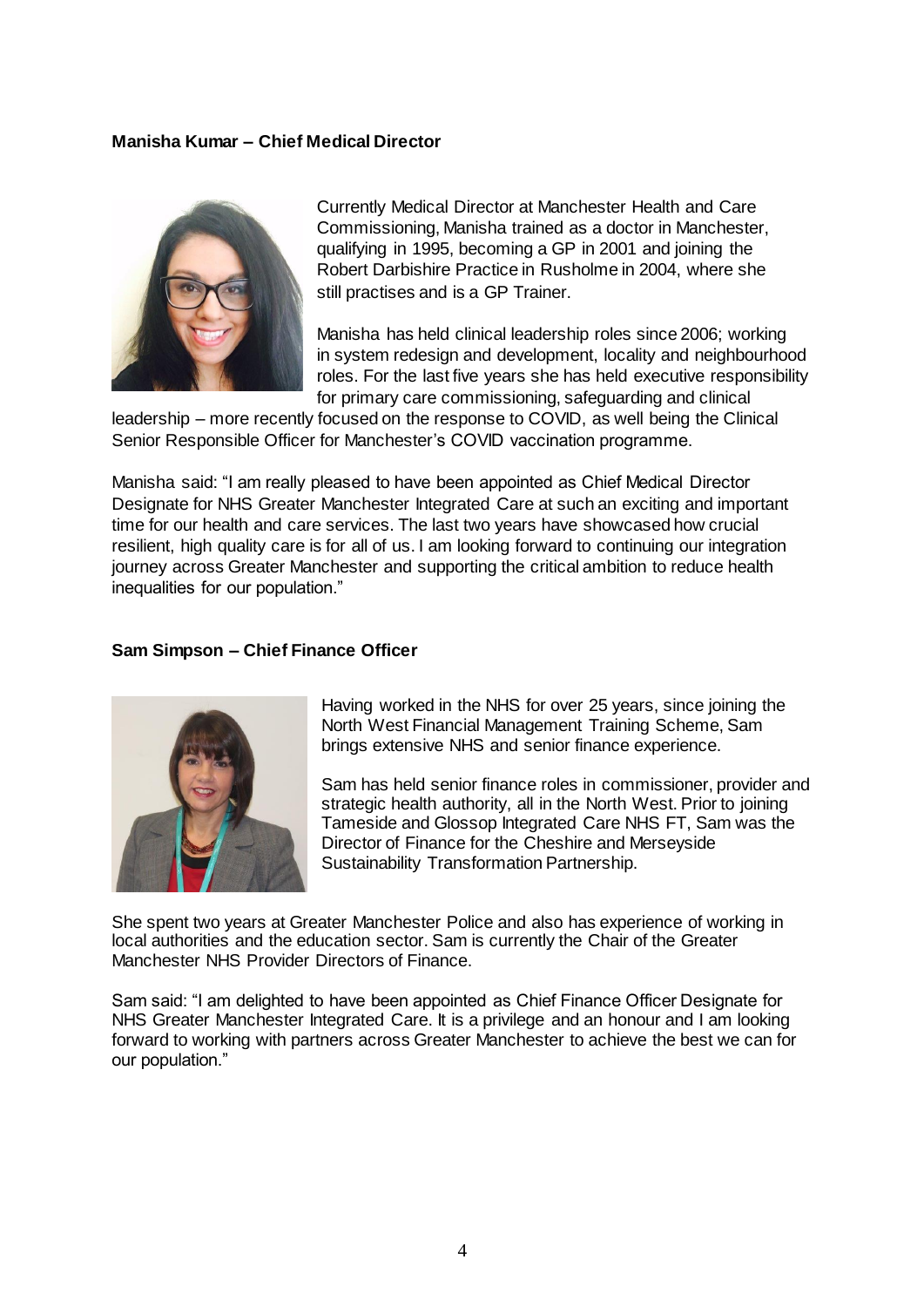### **Janet Wilkinson – Chief People Officer**



Janet is currently executive lead for workforce, OD & system leadership at Greater Manchester Health and Social Care Partnership, who she joined as Director of Workforce in October 2017.

Janet has been an executive director for 20 years and her most recent post was Director of Human Resources, Organisational Development and Education at University Hospital of South Manchester NHS Foundation Trust.

Janet said: "I am delighted to be appointed into the role and am looking forward to leading and supporting the Greater Manchester system in developing and implementing ambitious people strategies, as well as creating a positive and inclusive culture for NHS Greater Manchester Integrated Care and it's 2,000 staff."

#### **Progress**

The 10 Clinical Comissioning Groups in Greater Manchester, which will cease to exist from July 2022, continue to work with colleagues in Greater Manchester Health and Social Care Partnership and Greater Manchester Shared Services to ensure a smooth closdown process and smooth transfer to new arrangements. This change will have no impact on where or how people receive care.

Colleagues in all organisations are currently being consulted on arrangements to transfer everybody beneath boardroom level into NHS Greater Manchester Integrated Care. All colleagues have also been involved in a 'cultural audit' to build the strong foundations for the culture of the new organisation.

Engagement experts from Greater Manchester's voluntary, community and faith sector, the NHS and locality authorities came together to explore a shared involvement framework for Greater Manchester. This is in order to develop a **people and communities strategy** and build on national principles developed by NHS England.

A process has begun for the selection of a Place Lead for Health and Care Integration in each of Greater Manchester's 10 localities and an Equality and Inclusion (E&I) framework and strategic E&I function for NHS Greater Manchester Integrated Care is being established.

A commitment to being a leading **population health system** is to be further strengthened through the formalisation of the ICS. We have been developing our population health approach for a number of years, are a [Marmot City Region a](https://www.gmhsc.org.uk/news/new-bold-ambitious-framework-to-reduce-inequities-build-back-fairer-for-future-generations-if-government-is-serious-about-levelling-up-heres-how-to-do-it-says-marmot/)nd have also set out our central commitment to tackling inequalities, through the [Independent Inequalities Commission](https://www.greatermanchester-ca.gov.uk/what-we-do/equalities/independent-inequalities-commission/)  report.

#### **The Big Conversation**

People are beginning to take part in a conversation about the future of health and care for themselves and their families. The Big Conversation survey launched on Monday 28 March and anyone who lives or works in the 10 Greater Manchester boroughs can take part.